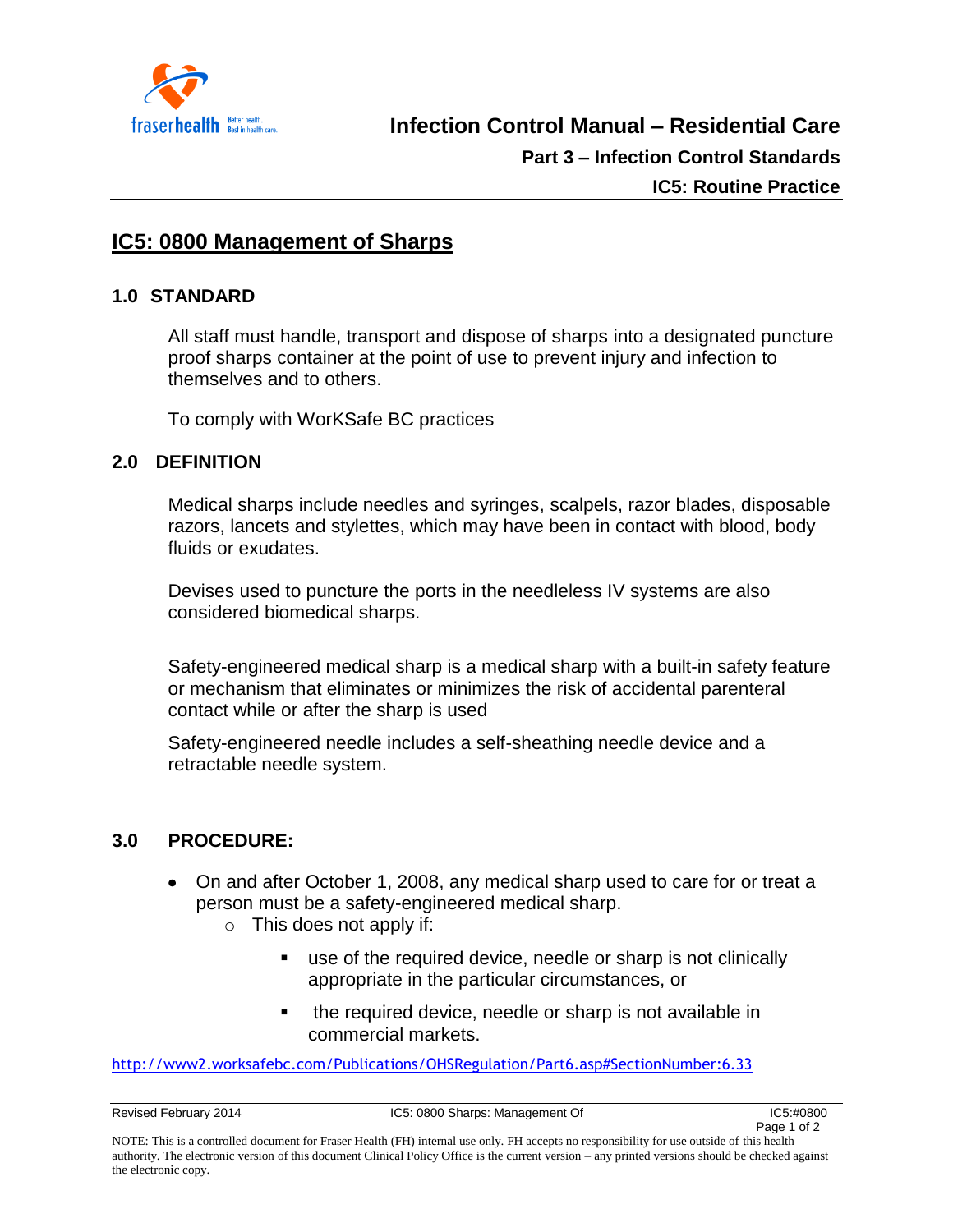

**Infection Control Manual – Residential Care**

- Ensure a sharps disposal container is available at the point of use.
- Sharps containers must be puncture resistant, have a tight fitting lid that seals, and be clearly labelled.
- The person using a disposable sharps item is responsible for its safe disposal directly into the sharps container
- Ensure safety engineered device is activated prior to placing into sharps container
- Needles should not be recapped, purposely bent, broken or removed from a disposable syringe or manipulated by hand. In the event that a disposable sharp needs to be separated from a non-disposable equipment (e.g. removing a surgical blade from handle) use an extractor or disposal device approved by the manufacturer for disassembly.
- Monitor the level of the sharps container to prevent overfilling. Replace once contents have reached manufacturer's "fill line" or ¾ full.
- Securely close full containers and arrange replacement.
- Handle sharps containers and transport devices as biomedical waste according to local, provincial and federal regulations
- Follow established Employee Health procedures if sharp injury or other blood/body fluid exposure occurs.

For Fraser Health staff to follow the information on the following pulse page [http://fhpulse/workplace\\_health\\_safety/safety\\_and\\_prevention/biohaza](http://fhpulse/workplace_health_safety/safety_and_prevention/biohazardsharpssafety/Pages/Default.aspx) [rdsharpssafety/Pages/Default.aspx](http://fhpulse/workplace_health_safety/safety_and_prevention/biohazardsharpssafety/Pages/Default.aspx)

For non-Fraser Heath staff to follow:

BCCDC Blood and Body Fluid Exposure Management March 2010  $\bullet$ [http://www.bccdc.ca/NR/rdonlyres/E6AF842F-A899-477F-BC90-](http://www.bccdc.ca/NR/rdonlyres/E6AF842F-A899-477F-BC90-5BFF6A4280F6/0/EPI_Guideline_BBF_20100723.pdf) [5BFF6A4280F6/0/EPI\\_Guideline\\_BBF\\_20100723.pdf.](http://www.bccdc.ca/NR/rdonlyres/E6AF842F-A899-477F-BC90-5BFF6A4280F6/0/EPI_Guideline_BBF_20100723.pdf)